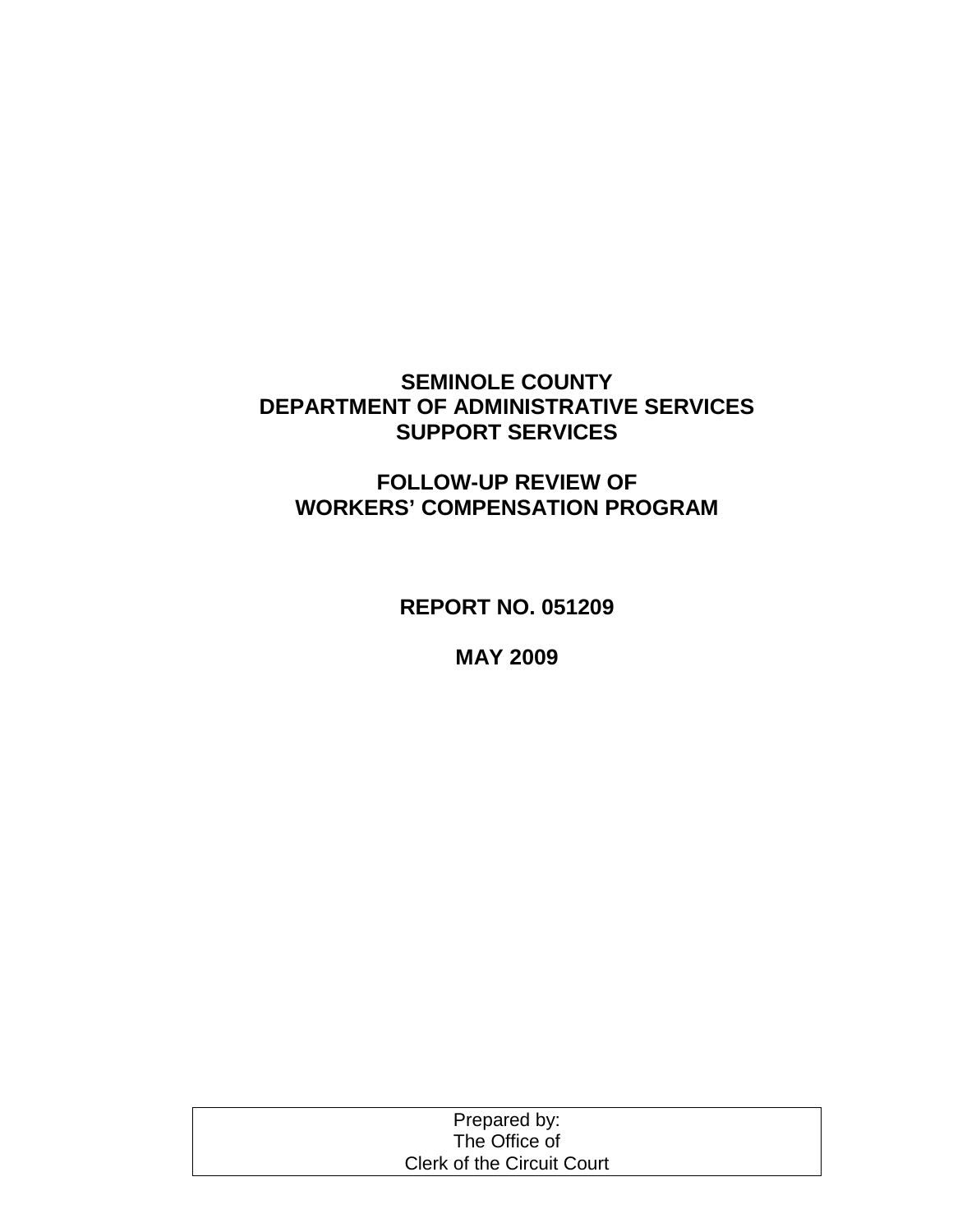

## MARYANNE **MORSE** Clerk of the Circuit Court Seminole County

May 12, 2009

The Honorable Bob Dallari Chairman The Board of County Commissioners Seminole County, Florida 1101 East First Street Sanford, FL 32771

Dear Mr. Chairman:

I am very pleased to present you with the attached follow-up review of the Administrative Services Department. The review focused on workers' compensation payments administered by the Support Services Division.

The review found that management took corrective actions in response to the findings of the original audit. These actions have been successfully implemented and corrected the issues previously identified.

I would like to personally thank the men and women of the Seminole County Department of Administrative Services for their assistance throughout the course of this review. Their assistance was deeply appreciated. With warmest personal regards, I am

Most cordially,

Maryanne Morse Clerk of the Circuit Court Seminole County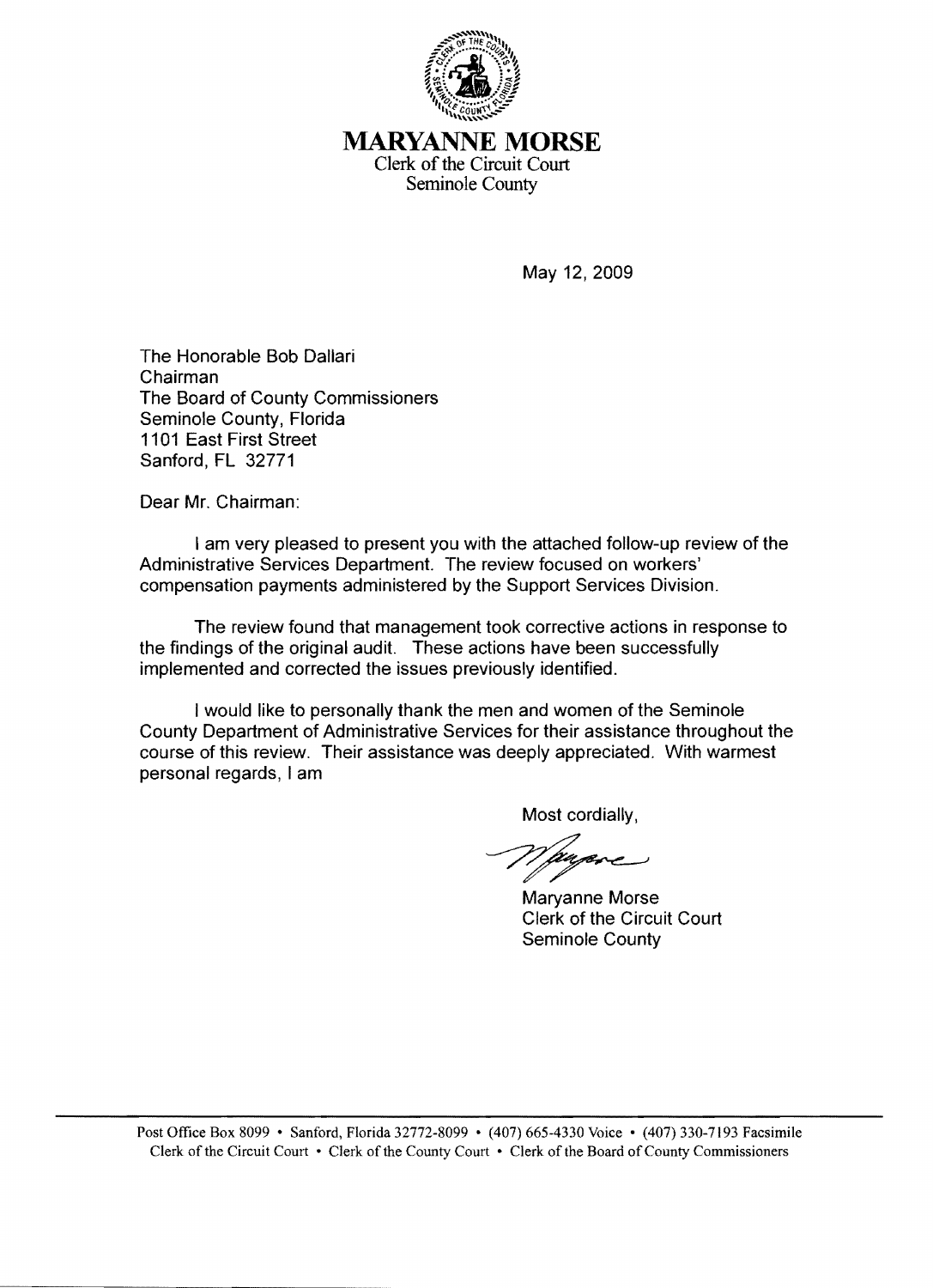### **DISTRIBUTION LIST**

#### BOARD OF COUNTY COMMISSIONERS Mr. Bob Dallari Ms. Brenda Carey Mr. Carlton Henley Mr. Michael McLean Mr. Dick Van Der Weide

COUNTY MANAGER'S OFFICE Ms. Cindy Coto

DEPARTMENT OF ADMINISTRATIVE SERVICES Mr. Frank Raymond

BOARD OF COUNTY COMMISSION RECORDS Ms. Sandy McCann

| Prepared by:                      |  |
|-----------------------------------|--|
| The Office of                     |  |
| <b>Clerk of the Circuit Court</b> |  |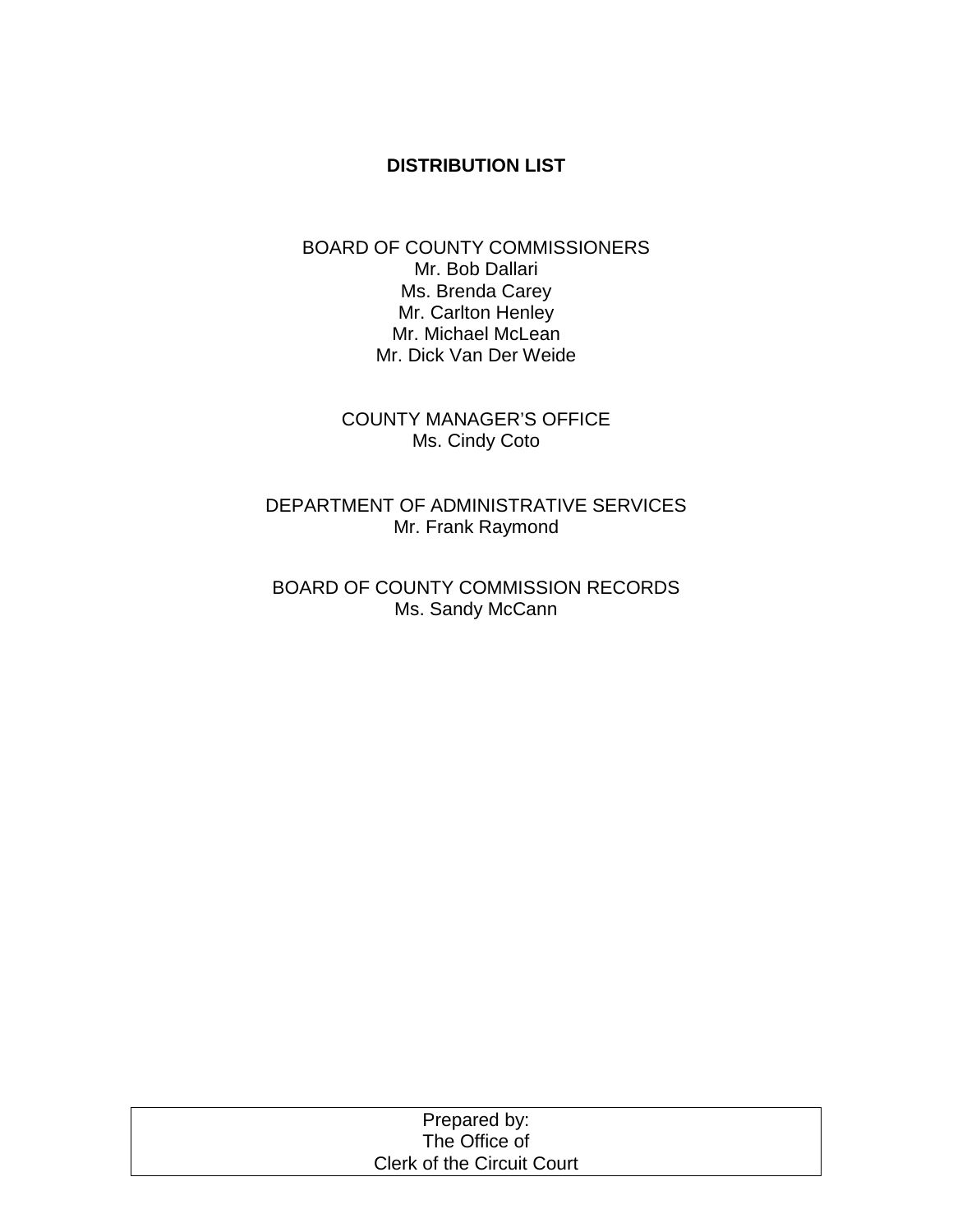# **TABLE OF CONTENTS**

| <b>Transmittal letter</b><br><b>Introduction</b>                                                                                 |  |
|----------------------------------------------------------------------------------------------------------------------------------|--|
| <b>Findings and Recommendations</b><br>1. The county does not maintain a policy manual for the Risk<br><b>Management Program</b> |  |
|                                                                                                                                  |  |
|                                                                                                                                  |  |
| 2. Seminole County Administrative Code Section 45.4 (Risk)<br>Management Settlement Procedures) is outdated.                     |  |
| 3. Payroll reports submitted to the state of Florida are overstated.                                                             |  |

| Prepared by:                      |  |
|-----------------------------------|--|
| The Office of                     |  |
| <b>Clerk of the Circuit Court</b> |  |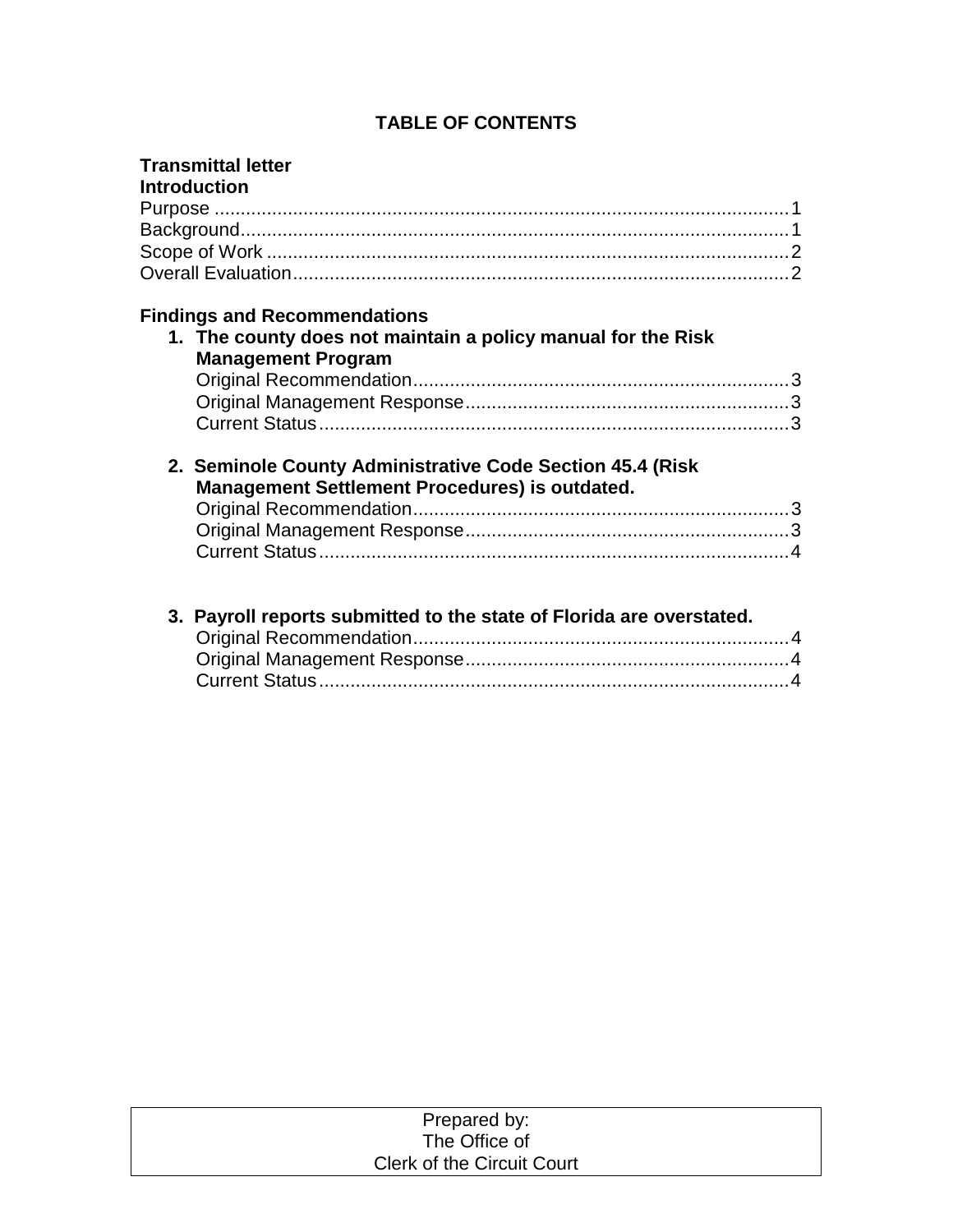# **Seminole County Administrative Services Department Support Services Division**

# **Follow-up Review of Workers' Compensation Programs**

The Office of the Clerk of the Circuit Court has completed a follow up review of the corrective actions taken as a result of the audit of the workers' compensation report (# 111901) published in November 2001.

### **PURPOSE**

The review was performed to determine if management's corrective action plans were implemented and are operating effectively. Also, to determine if the administrative controls over the workers' compensation programs are adequate, effective, and, in compliance with county policy.

## **BACKGROUND**

The Support Services Division is responsible for managing a comprehensive self-insurance program to protect the county from financial losses and to provide the county with a safe work environment. This division also is responsible for managing the activities of a third party administrator, which is Johns Eastern Co., Inc., (TPA) effective October 1, 2003. The TPA processes all insurance claims filed against the Board of County Commissioners, the sheriff, tax collector, property appraiser, clerk of the circuit court and supervisor of elections.

The self-insurance program began in 1976 and includes coverage for all losses relating to insurance claims filed against the county. The selfinsurance program currently covers workers' compensations claims with the County's retention being \$125,000.00 per claim, and an excess policy that covers the balance of claim up to the State of Florida's statutory limit.

| Prepared by:                      |
|-----------------------------------|
| The Office of                     |
| <b>Clerk of the Circuit Court</b> |
|                                   |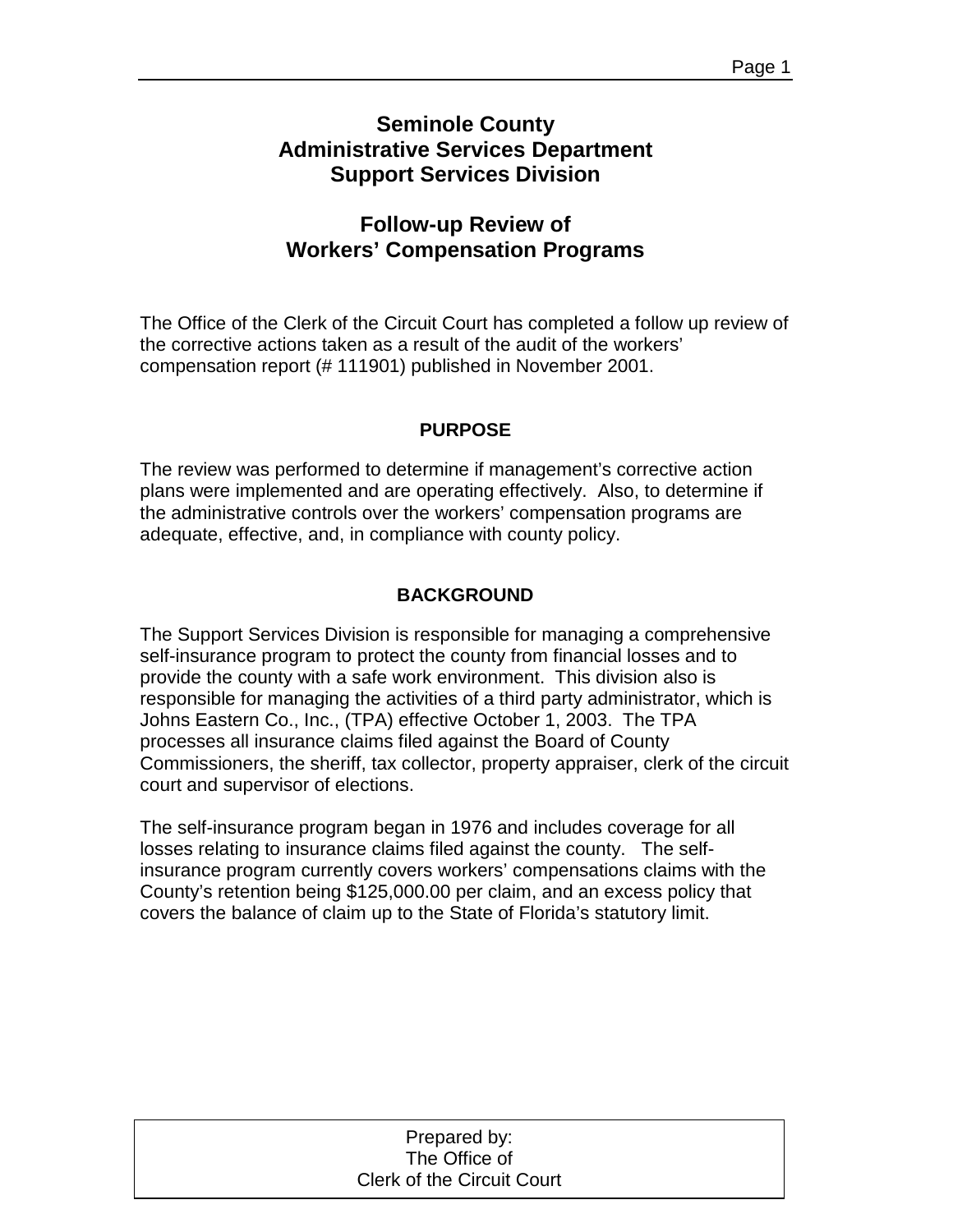## **SCOPE OF WORK**

We reviewed the current status of management's corrective action plans based on the recommendations made in the prior audit. We also reviewed a sample of open and closed claims from the period October 1, 2006 through January 31, 2009.

The review included:

- Review of the status of management corrective action plans;
- Sampling of workers compensation claims reported; and,
- Interviews with county personnel

The review was performed by the Office of the Clerk of the Circuit Court.

## **OVERALL EVALUATION**

The original review published in November 2001 produced three findings. Management concurred with the findings and has adopted the accompanying recommendations.

The original report, "Audit of Workers'Compensation Program" can be accessed online at **[www.seminoleclerk.org/Boardinfo/audits/default.shtm](http://www.seminoleclerk.org/Boardinfo/audits/default.shtm)**. Copies may also be obtained in BCC records or the Clerk's Office.

Overall, it is our opinion, that the corrective actions have been successfully implemented.

The original findings of the audit, our detailed recommendations, and management's responses, are included in the report that follows.

As part of our review, we tested a sample of current and closed worker's compensation claims at the office of the TPA. We found that the claims were properly paid and documented.

| Prepared by:               |  |
|----------------------------|--|
| The Office of              |  |
| Clerk of the Circuit Court |  |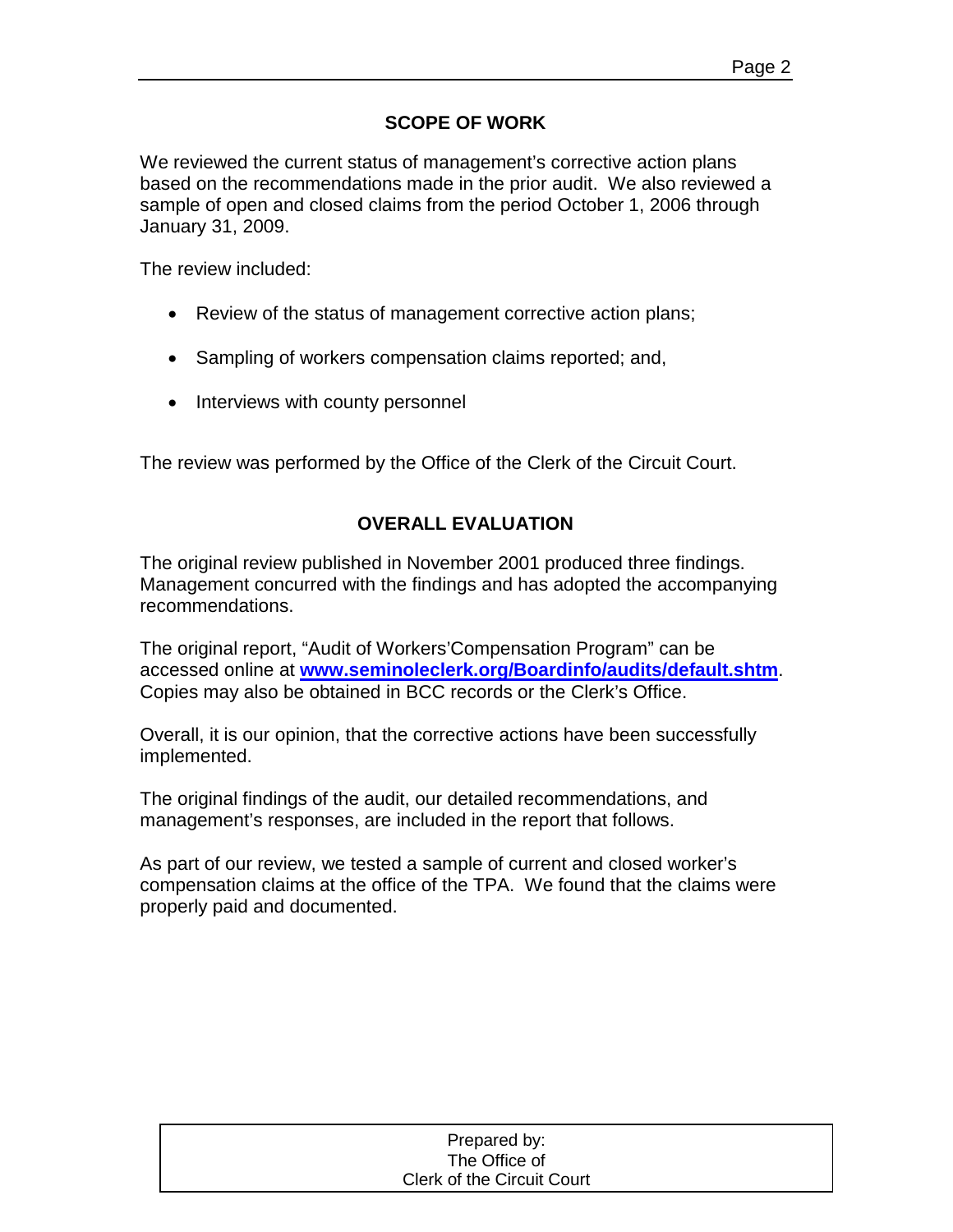## **ORIGINAL FINDING NO. 1**

*The County does not maintain a policy and procedures manual for the Risk Management Program.*

#### **Original Recommendation**

We suggest that management review, update, and complete a policies and procedures manual for the Risk Management Program The manual should be approved (in writing) by:

- County manager; and,
- Director of administrative services.

#### **Original Management Response**

As documented in the Audit Report, the Risk Management Division has written internal operating procedures, which are used by employees of the Risk Management Division. Division operating procedures are intended to serve as a guideline for the division's day-to-day operations. State Statute governs the handling of Workers' Compensation claims. We will formalize Risk Management Procedures and forward to the County Manager for signature.

### **Current Status – Completed**

Staff provided a copy of the current Operating Manual and associated forms. The manual covers annual payroll assessments, claims procedures, injuries record keeping and benefit amounts. The manual adequately addresses the original recommendation.

## **ORIGINAL FINDING NO. 2**

*Seminole County Administrative Code Section 45.4 (Risk Management Settlement Procedures) is outdated.*

#### **Original Recommendation**

Amend Seminole County Administrative Code Section 45.4 to reflect Florida Statutes Section 69.081 and 440.125. Also, define the responsibilities of the Risk Management Committee, the county manager, and the Administrative Services Department.

### **Original Management Response**

The Risk Management Division is aware that the settlement procedures are out of date and is working with the County Attorney's office to make the appropriate updates.

| Prepared by:                      |  |
|-----------------------------------|--|
| The Office of                     |  |
| <b>Clerk of the Circuit Court</b> |  |